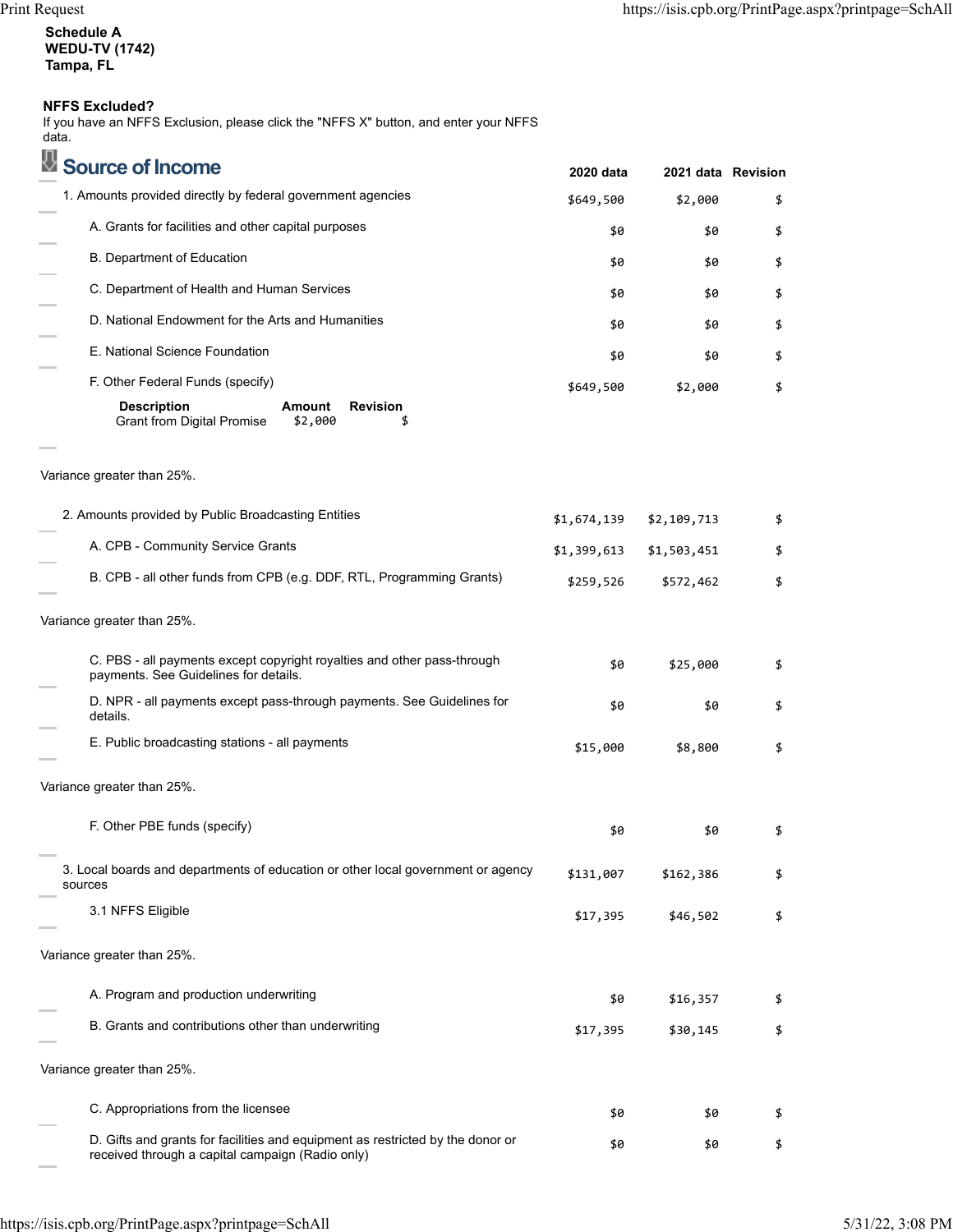Print Request https://isis.cpb.org/PrintPage.aspx?printpage=SchAll

| E. Gifts and grants received through a capital campaign but not for facilities<br>and equipment                                    | \$0       | \$0       | \$ |
|------------------------------------------------------------------------------------------------------------------------------------|-----------|-----------|----|
| F. Other income eligible as NFFS (specify)                                                                                         | \$0       | \$0       | \$ |
| 3.2 NFFS Ineligible                                                                                                                | \$113,612 | \$115,884 | \$ |
| A. Rental income                                                                                                                   | \$113,612 | \$115,884 | \$ |
| <b>B.</b> Fees for services                                                                                                        | \$0       | \$0       | \$ |
| C. Licensing fees (not royalties – see instructions for Line 15)                                                                   | \$0       | \$0       | \$ |
| D. Gifts and grants for facilities and equipment as restricted by the donor or<br>received through a capital campaign (TV only)    | \$0       | \$0       | \$ |
| E. Other income ineligible for NFFS inclusion                                                                                      | \$0       | \$0       | \$ |
| 4. State boards and departments of education or other state government or<br>agency sources                                        | \$350,757 | \$367,148 | \$ |
| 4.1 NFFS Eligible                                                                                                                  | \$350,757 | \$352,948 |    |
| A. Program and production underwriting                                                                                             | \$30,357  | \$32,548  | \$ |
| B. Grants and contributions other than underwriting                                                                                | \$320,400 | \$320,400 | \$ |
| C. Appropriations from the licensee                                                                                                | \$0       | \$0       | \$ |
| D. Gifts and grants for facilities and equipment as restricted by the donor or<br>received through a capital campaign (Radio only) | \$0       | \$0       | \$ |
| E. Gifts and grants received through a capital campaign but not for facilities<br>and equipment                                    | \$0       | \$0       |    |
| F. Other income eligible as NFFS (specify)                                                                                         | \$0       | \$0       | \$ |
| 4.2 NFFS Ineligible                                                                                                                | \$0       | \$14,200  | \$ |
| A. Rental income                                                                                                                   | \$0       | \$14,200  | \$ |
| <b>B.</b> Fees for services                                                                                                        | \$0       | \$0       |    |
| C. Licensing fees (not royalties – see instructions for Line 15)                                                                   | \$0       | \$0       | ቕ  |
| D. Gifts and grants for facilities and equipment as restricted by the donor or<br>received through a capital campaign (TV only)    | \$0       | \$0       | S  |
| E. Other income ineligible for NFFS inclusion                                                                                      | \$0       | \$0       | \$ |
| 5. State colleges and universities                                                                                                 | \$7,370   | \$3,959   | \$ |
| 5.1 NFFS Eligible                                                                                                                  | \$6,850   | \$3,599   | \$ |
| Variance greater than 25%.                                                                                                         |           |           |    |
| A. Program and production underwriting                                                                                             | \$6,850   | \$3,599   | \$ |
| Variance greater than 25%.                                                                                                         |           |           |    |
| B. Grants and contributions other than underwriting                                                                                | \$0       | \$0       | \$ |
| C. Appropriations from the licensee                                                                                                | \$0       | \$0       | \$ |
| D. Gifts and grants for facilities and equipment as restricted by the donor or<br>received through a capital campaign (Radio only) | \$0       | \$0       | \$ |
| E. Gifts and grants received through a capital campaign but not for facilities<br>and equipment                                    | \$0       | \$0       | \$ |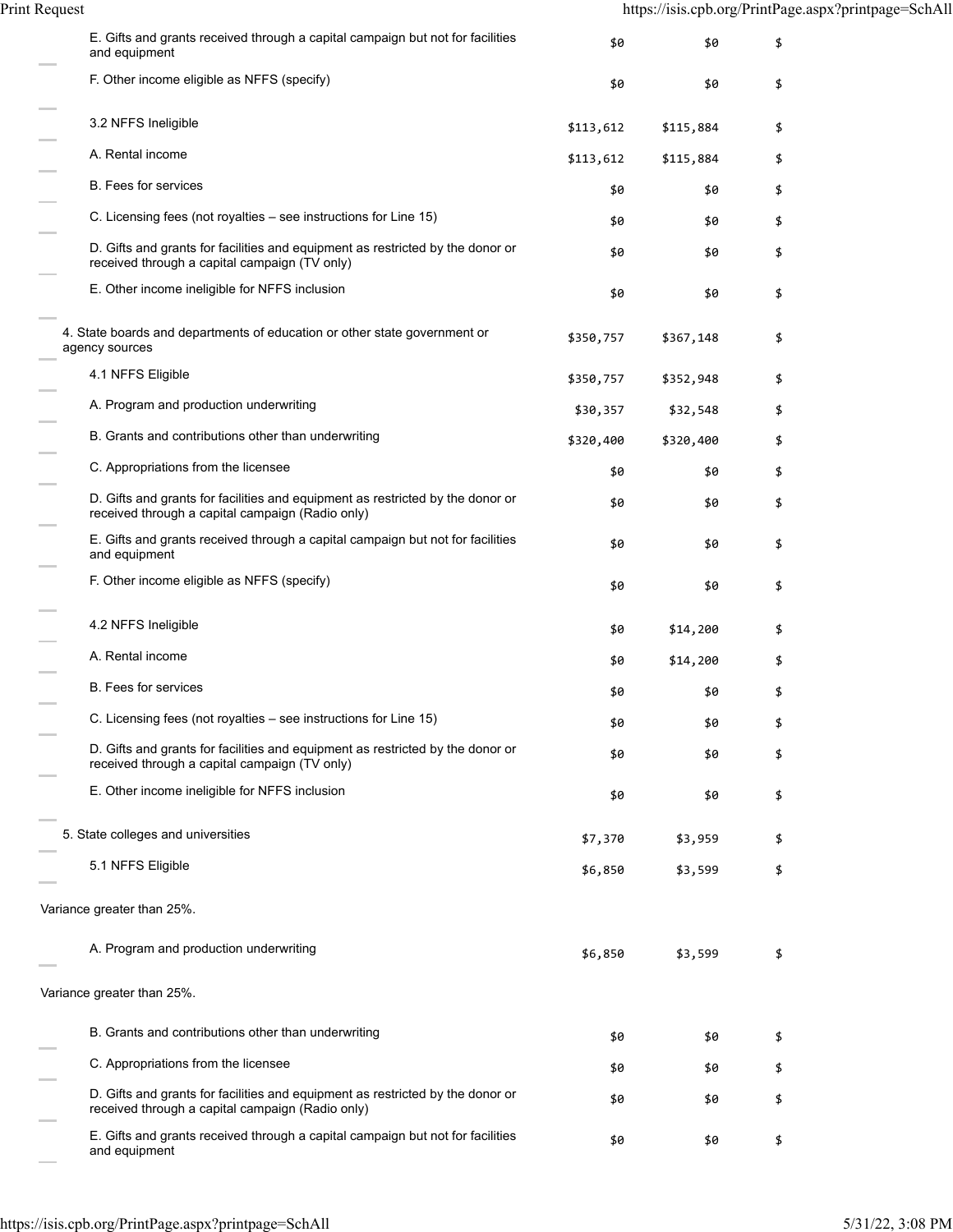| F. Other income eligible as NFFS (specify)                                                                                         | \$0      | \$0      | \$ |
|------------------------------------------------------------------------------------------------------------------------------------|----------|----------|----|
| 5.2 NFFS Ineligible                                                                                                                | \$520    | \$360    | \$ |
| Variance greater than 25%.                                                                                                         |          |          |    |
| A. Rental income                                                                                                                   | \$0      | \$0      | \$ |
| B. Fees for services                                                                                                               | \$520    | \$360    | \$ |
| Variance greater than 25%.                                                                                                         |          |          |    |
| C. Licensing fees (not royalties – see instructions for Line 15)                                                                   | \$0      | \$0      | \$ |
| D. Gifts and grants for facilities and equipment as restricted by the donor or<br>received through a capital campaign (TV only)    | \$0      | \$0      | \$ |
| E. Other income ineligible for NFFS inclusion                                                                                      | \$0      | \$0      | \$ |
| 6. Other state-supported colleges and universities                                                                                 | \$0      | \$0      | \$ |
| 6.1 NFFS Eligible                                                                                                                  | \$0      | \$0      | \$ |
| A. Program and production underwriting                                                                                             | \$0      | \$0      | \$ |
| B. Grants and contributions other than underwriting                                                                                | \$0      | \$0      | \$ |
| C. Appropriations from the licensee                                                                                                | \$0      | \$0      | \$ |
| D. Gifts and grants for facilities and equipment as restricted by the donor or<br>received through a capital campaign (Radio only) | \$0      | \$0      | \$ |
| E. Gifts and grants received through a capital campaign but not for facilities<br>and equipment                                    | \$0      | \$0      | \$ |
| F. Other income eligible as NFFS (specify)                                                                                         | \$0      | \$0      | \$ |
| 6.2 NFFS Ineligible                                                                                                                | \$0      | \$0      | \$ |
| A. Rental income                                                                                                                   | \$0      | \$0      | \$ |
| B. Fees for services                                                                                                               | \$0      | \$0      | \$ |
| C. Licensing fees (not royalties – see instructions for Line 15)                                                                   | \$0      | \$0      | \$ |
| D. Gifts and grants for facilities and equipment as restricted by the donor or<br>received through a capital campaign (TV only)    | \$0      | \$0      | \$ |
| E. Other income ineligible for NFFS inclusion                                                                                      | \$0      | \$0      | \$ |
| 7. Private colleges and universities                                                                                               | \$29,661 | \$21,315 | \$ |
| 7.1 NFFS Eligible                                                                                                                  | \$13,401 | \$10,600 | \$ |
| A. Program and production underwriting                                                                                             | \$13,401 | \$10,600 | \$ |
| B. Grants and contributions other than underwriting                                                                                | \$0      | \$0      | \$ |
| C. Appropriations from the licensee                                                                                                | \$0      | \$0      | \$ |
| D. Gifts and grants for facilities and equipment as restricted by the donor or<br>received through a capital campaign (Radio only) | \$0      | \$0      | \$ |
| E. Gifts and grants received through a capital campaign but not for facilities<br>and equipment                                    | \$0      | \$0      | \$ |
| F. Other income eligible as NFFS (specify)                                                                                         | \$0      | \$0      | \$ |
| 7.2 NFFS Ineligible                                                                                                                | \$16,260 | \$10,715 | \$ |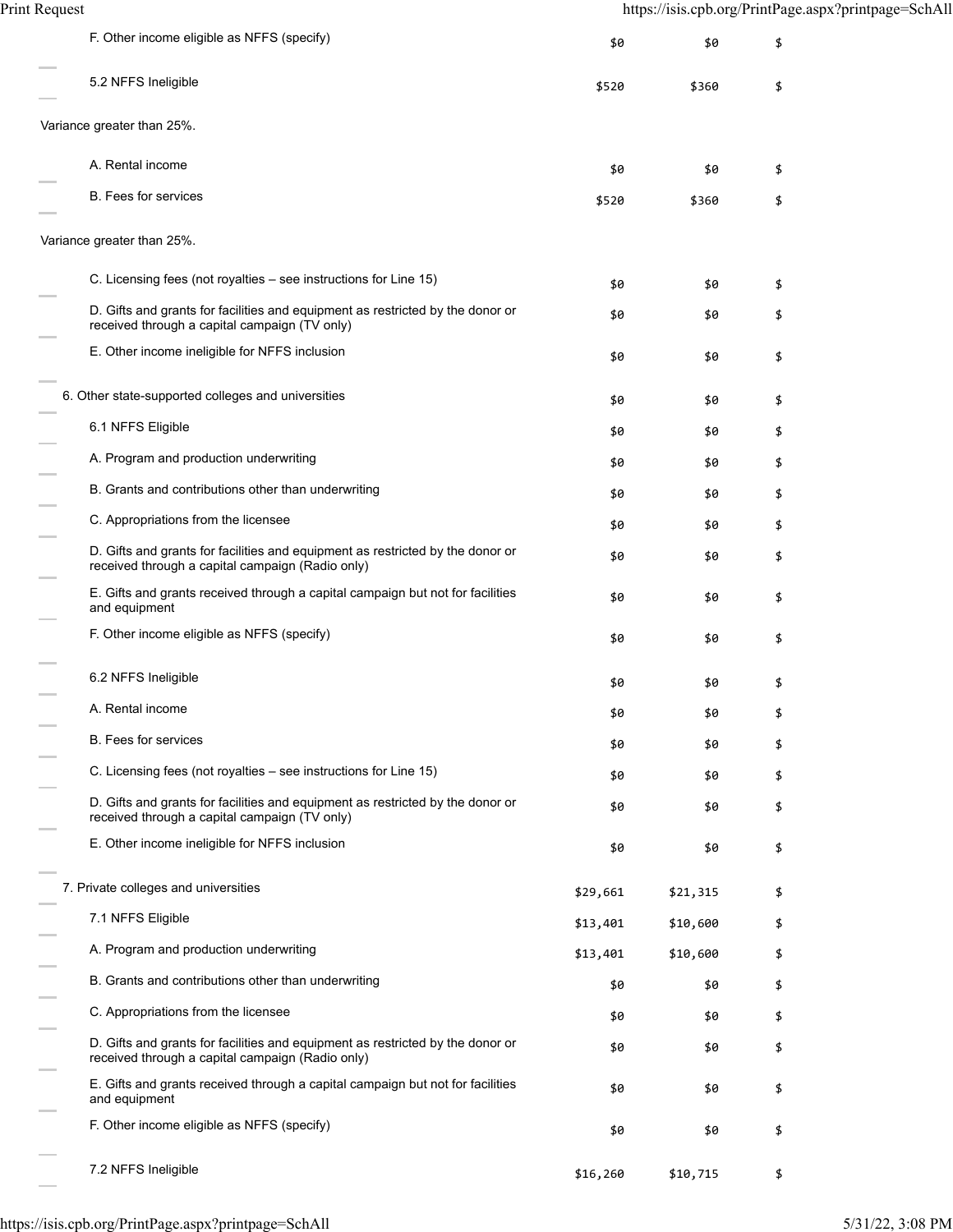Variance greater than 25%.

| A. Rental income                                                                                                                   | \$0         | \$0         | \$ |
|------------------------------------------------------------------------------------------------------------------------------------|-------------|-------------|----|
| <b>B.</b> Fees for services                                                                                                        | \$13,200    | \$8,800     | \$ |
| Variance greater than 25%.                                                                                                         |             |             |    |
| C. Licensing fees (not royalties – see instructions for Line 15)                                                                   | \$0         | \$0         | \$ |
| D. Gifts and grants for facilities and equipment as restricted by the donor or<br>received through a capital campaign (TV only)    | \$0         | \$0         | \$ |
| E. Other income ineligible for NFFS inclusion                                                                                      | \$3,060     | \$1,915     | \$ |
| <b>Description</b><br><b>Revision</b><br>Amount<br>Advertising from Private College<br>\$1,915                                     |             |             |    |
| Variance greater than 25%.                                                                                                         |             |             |    |
| 8. Foundations and nonprofit associations                                                                                          |             |             |    |
| 8.1 NFFS Eligible                                                                                                                  | \$576,089   | \$460,497   | \$ |
| A. Program and production underwriting                                                                                             | \$505,231   | \$412,071   | \$ |
| B. Grants and contributions other than underwriting                                                                                | \$256,140   | \$254,710   | \$ |
|                                                                                                                                    | \$249,091   | \$157,361   | \$ |
| Variance greater than 25%.                                                                                                         |             |             |    |
| C. Gifts and grants for facilities and equipment as restricted by the donor or<br>received through a capital campaign (Radio only) | \$0         | \$0         | \$ |
| D. Gifts and grants received through a capital campaign but not for facilities<br>and equipment                                    | \$0         | \$0         | \$ |
| E. Other income eligible as NFFS (specify)                                                                                         | \$0         | \$0         | \$ |
| 8.2 NFFS Ineligible                                                                                                                | \$70,858    | \$48,426    | \$ |
| Variance greater than 25%.                                                                                                         |             |             |    |
| A. Rental income                                                                                                                   | \$26,921    | \$24,600    | \$ |
| <b>B.</b> Fees for services                                                                                                        | \$1,637     | \$1,500     | \$ |
| C. Licensing fees (not royalties – see instructions for Line 15)                                                                   | \$0         | \$0         | \$ |
| D. Gifts and grants for facilities and equipment as restricted by the donor or<br>received through a capital campaign (TV only)    | \$0         | \$0         | \$ |
| E. Other income ineligible for NFFS inclusion                                                                                      | \$42,300    | \$22,326    | \$ |
| <b>Description</b><br><b>Amount</b><br><b>Revision</b><br><b>Advertising from Nonprofits</b><br>\$22,326<br>\$                     |             |             |    |
| Variance greater than 25%.                                                                                                         |             |             |    |
| 9. Business and Industry                                                                                                           | \$1,331,685 | \$1,667,393 | \$ |
| 9.1 NFFS Eligible                                                                                                                  | \$286,179   | \$531,973   | \$ |
|                                                                                                                                    |             |             |    |
| Variance greater than 25%.                                                                                                         |             |             |    |
| A. Program and production underwriting                                                                                             | \$253,119   | \$531,693   | \$ |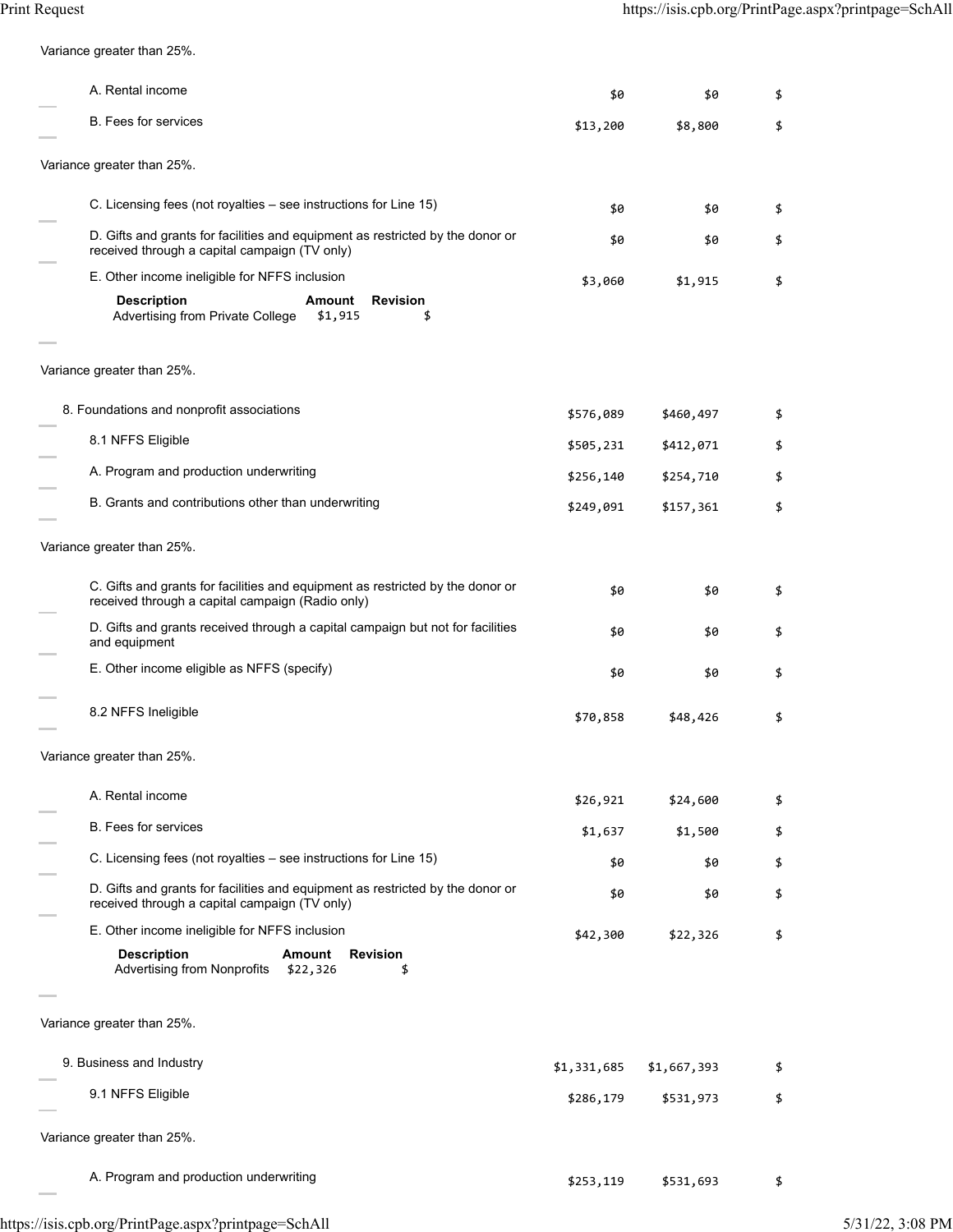Variance greater than 25%.

| B. Grants and contributions other than underwriting                                                                                                                                      | \$33,060    | \$280              | \$ |
|------------------------------------------------------------------------------------------------------------------------------------------------------------------------------------------|-------------|--------------------|----|
| Variance greater than 25%.                                                                                                                                                               |             |                    |    |
| C. Gifts and grants for facilities and equipment as restricted by the donor or<br>received through a capital campaign (Radio only)                                                       | \$0         | \$0                | \$ |
| D. Gifts and grants received through a capital campaign but not for facilities<br>and equipment                                                                                          | \$0         | \$0                | \$ |
| E. Other income eligible as NFFS (specify)                                                                                                                                               | \$0         | \$0                | \$ |
| 9.2 NFFS Ineligible                                                                                                                                                                      | \$1,045,506 | \$1,135,420        | \$ |
| A. Rental income                                                                                                                                                                         | \$914,846   | \$997,028          | \$ |
| <b>B.</b> Fees for services                                                                                                                                                              | \$128,935   | \$135,712          | \$ |
| C. Licensing fees (not royalties – see instructions for Line 15)                                                                                                                         | \$0         | \$0                | \$ |
| D. Gifts and grants for facilities and equipment as restricted by the donor or<br>received through a capital campaign (TV only)                                                          | \$0         | \$0                | \$ |
| E. Other income ineligible for NFFS inclusion                                                                                                                                            | \$1,725     | \$2,680            | \$ |
| <b>Description</b><br><b>Revision</b><br><b>Amount</b><br><b>Advertising from Businesses</b><br>\$2,680<br>\$                                                                            |             |                    |    |
| 10. Memberships and subscriptions (net of membership bad debt expense)                                                                                                                   | \$3,515,881 | \$4,344,418        | \$ |
| 10.1 NFFS Exclusion - Fair market value of premiums that are not of                                                                                                                      | \$505,360   | \$539,462          | \$ |
| insubstantial value                                                                                                                                                                      |             |                    |    |
| 10.2 NFFS Exclusion - All bad debt expenses from NFFS eligible revenues<br>including but not limited to pledges, underwriting, and membership (unless<br>netted elsewhere in Schedule A) | \$153,932   | \$0                | \$ |
| 2020 data<br>2021 data<br>10.3 Total number of contributors.                                                                                                                             |             |                    |    |
| 35,523<br>36,872<br>Variance greater than 25%.                                                                                                                                           |             |                    |    |
| 11. Revenue from Friends groups less any revenue included on line 10<br>2020 data<br>2021 data                                                                                           | \$0         | \$0                | \$ |
| 11.1 Total number of Friends<br>0<br>contributors.                                                                                                                                       | 0           |                    |    |
| 12. Subsidiaries and other activities unrelated to public broadcasting (See<br>instructions)                                                                                             | \$0         | \$0                | \$ |
| A. Nonprofit subsidiaries involved in telecommunications activities                                                                                                                      | \$0         | \$0                | \$ |
| B. NFFS Ineligible – Nonprofit subsidiaries not involved in telecommunications<br>activities                                                                                             | \$0         | \$0                | \$ |
| C. NFFS Ineligible - For-profit subsidiaries regardless of the nature of its<br>activities                                                                                               | \$0         | \$0                | \$ |
| D. NFFS Ineligible - Other activities unrelated to public brodcasting                                                                                                                    | \$0         | \$0                | \$ |
| <b>Form of Revenue</b>                                                                                                                                                                   | 2020 data   | 2021 data Revision |    |
| 13. Auction revenue (see instructions for Line 13)                                                                                                                                       | \$0         | \$0                | \$ |
| A. Gross auction revenue                                                                                                                                                                 | \$0         | \$0                | \$ |
| B. Direct auction expenses                                                                                                                                                               | \$0         | \$0                | \$ |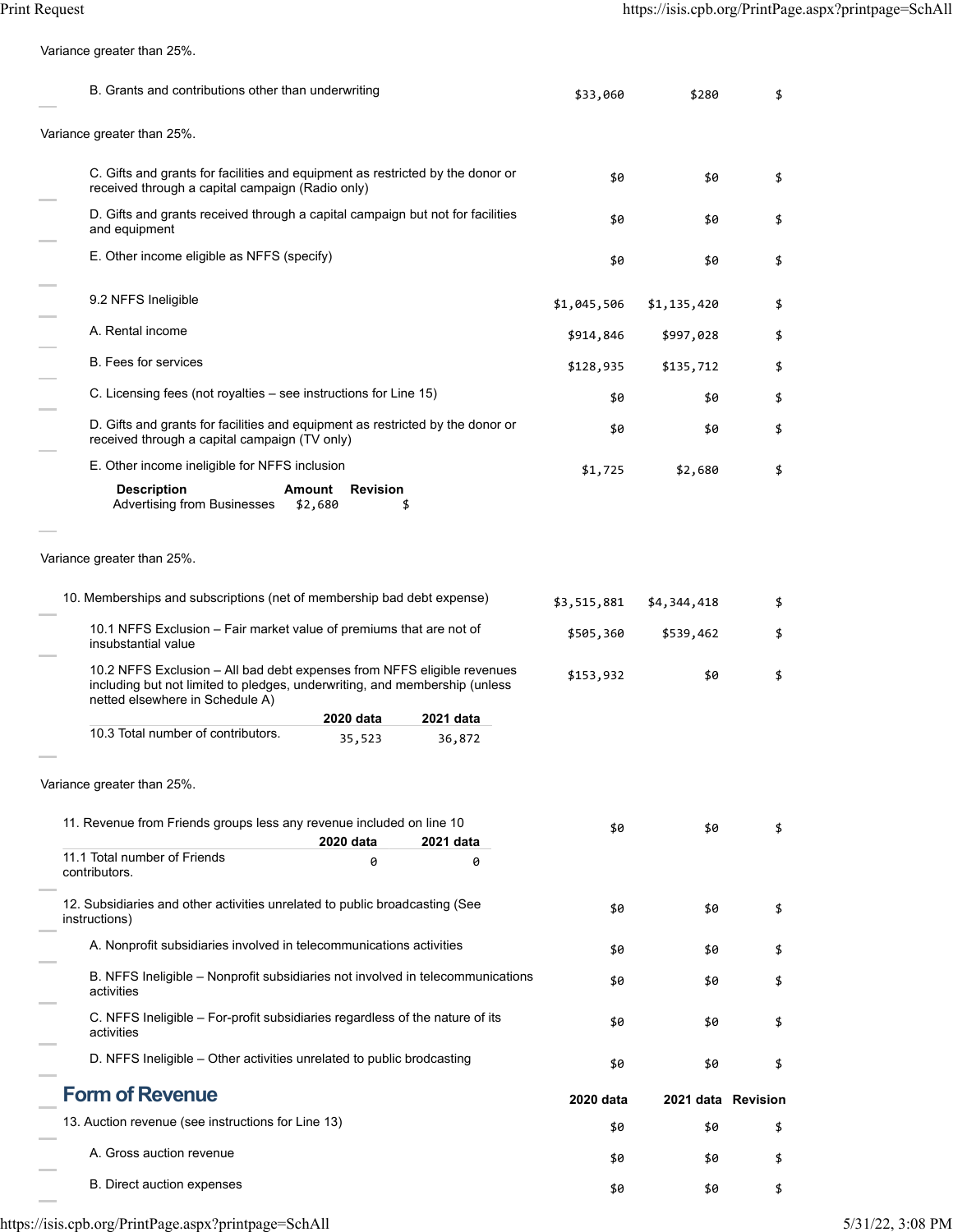14. Special fundraising activities (see instructions for Line 14)  $$127,362$  \$176,231 \$ A. Gross special fundraising revenues  $$159,955$   $$181,307$  \$ B. Direct special fundraising expenses  $$32,593$  \$5,076 \$ Variance greater than 25%. 15. Passive income \$804 \$17,470 \$ A. Interest and dividends (other than on endowment funds)  $\begin{array}{ccc} \text{5-33} & \text{50} & \text{5} \\ \end{array}$ Variance greater than 25%. B. Royalties  $$43$   $$43$ C. PBS or NPR pass-through copyright royalties  $$37$  \$17,427  $$$ Variance greater than 25%. 16. Gains and losses on investments, charitable trusts and gift annuities and sale \$0 \$<br>of other assets (other than endowment funds) A. Gains from sales of property and equipment (do not report losses)  $$3,210$   $$9$   $$9$ Variance greater than 25%. B. Realized gains/losses on investments (other than endowment funds)  $\frac{1}{2}$ -3  $\frac{1}{20}$  \$ Variance greater than 25%. C. Unrealized gains/losses on investments and actuarial gains/losses on C. Unrealized gains/losses on investments and actuarial gains/losses on  $\mathfrak{so}$   $\mathfrak{so}$   $\mathfrak{so}$   $\mathfrak{so}$   $\mathfrak{so}$ 17. Endowment revenue \$1,848,282 \$4,114,197 \$ A. Contributions to endowment principal  $$3,178$  \$3,000 \$ B. Interest and dividends on endowment funds <br>\$272,378 \$278,667 \$ C. Realized net investment gains and losses on endowment funds (if this is a C. Realized net investment gains and losses on endowment funds (if this is a  $$354,460$   $$698,848$   $$698,848$   $$698,848$ Variance greater than 25%. D. Unrealized net investment gains and losses on endowment funds (if this is D. Unrealized het investment gains and losses on endowment funds (if this is  $$1,218,266 $3,133,682 $$   $$\,\$$  a negative amount, add a hyphen, e.g., "-1,765") Variance greater than 25%. 18. Capital fund contributions from individuals (see instructions)  $\qquad \qquad$  \$0 \$ A. Facilities and equipment (except funds received from federal or public \$0 \$<br>broadcasting sources) B. Other  $$9$  \$0  $$5$ 19. Gifts and bequests from major individual donors **2020 data 2021 data** 19.1 Total number of major individual 312 387 \$2,412,262 \$5,814,523 \$ Print Request https://isis.cpb.org/PrintPage.aspx?printpage=SchAll

Variance greater than 25%.

donors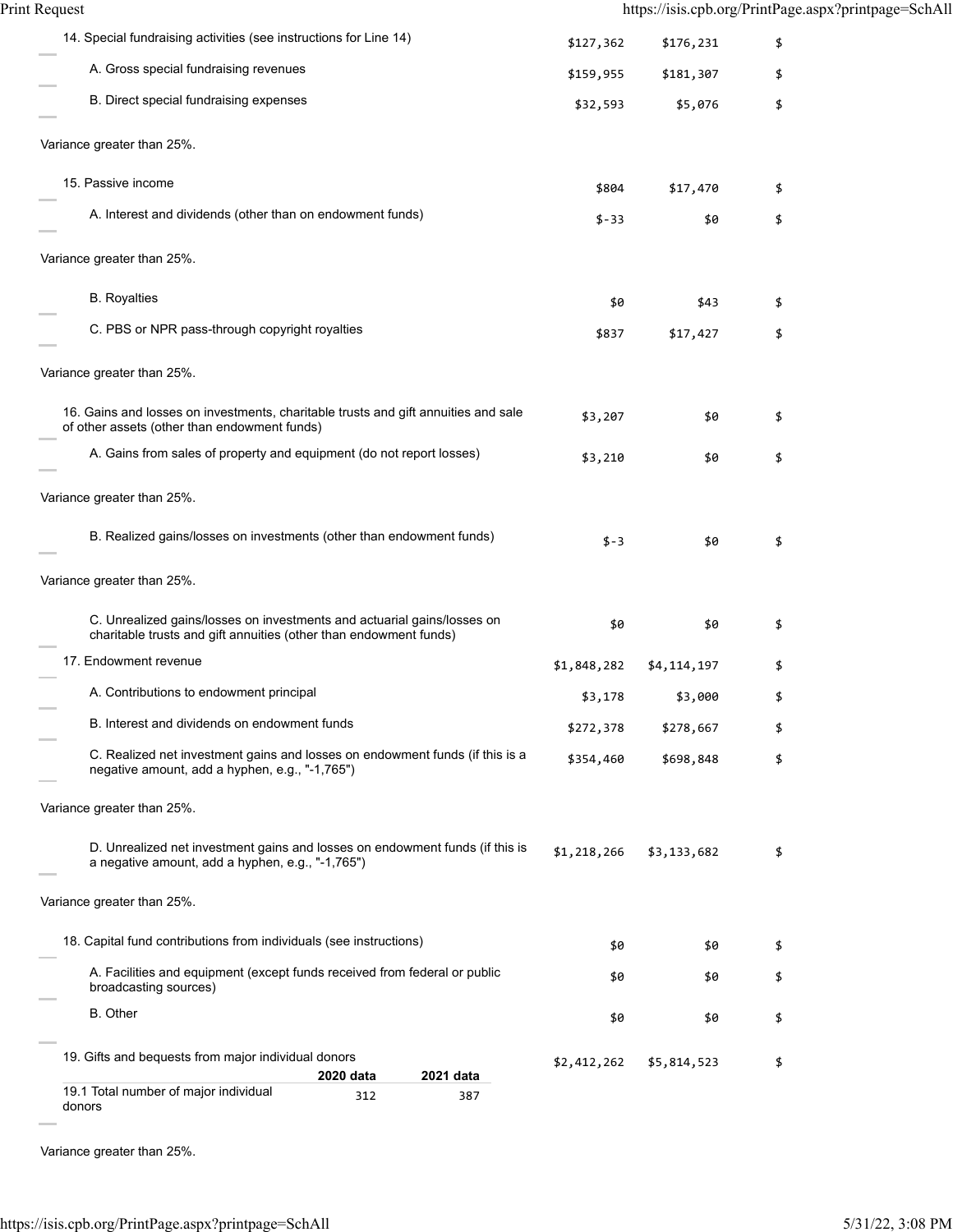| 20. Other Direct Revenue                                                                                                                                  | \$4,762      | \$3,086            | \$ |
|-----------------------------------------------------------------------------------------------------------------------------------------------------------|--------------|--------------------|----|
| <b>Revision</b><br><b>Description</b><br>Amount<br>Rebates & Refunds<br>\$3,086<br>\$                                                                     |              |                    |    |
| <b>Revision</b><br><b>Exclusion Description</b><br>Amount<br>\$3,086<br>Refunds, rebates,<br>\$<br>reimbursements and<br>insurance proceeds               |              |                    |    |
| Line 21. Proceeds from the FCC Spectrum Incentive Auction, interest and<br>dividends earned on these funds, channel sharing revenues, and spectrum leases | \$0          | \$0                | \$ |
| A. Proceeds from sale in spectrum auction                                                                                                                 | \$0          | \$0                | \$ |
| B. Interest and dividends earned on spectrum auction related revenue                                                                                      | \$0          | \$0                | \$ |
| C. Payments from spectrum auction speculators                                                                                                             | \$0          | \$0                | \$ |
| D. Channel sharing and spectrum leases revenues                                                                                                           | \$0          | \$0                | \$ |
| E. Spectrum repacking funds                                                                                                                               | \$0          | \$0                | \$ |
| 22. Total Revenue (Sum of lines 1 through 12, 13.A, 14.A, and 15 through 21)                                                                              | \$12,695,361 | \$19,269,412       | \$ |
| Variance greater than 25%.                                                                                                                                |              |                    |    |
| Click here to view all NFFS Eligible revenue on Lines 3 through 9.                                                                                        |              |                    |    |
| Click here to view all NFFS Ineligible revenue on Lines 3 through 9.                                                                                      |              |                    |    |
| <b>Adjustments to Revenue</b>                                                                                                                             | 2020 data    | 2021 data Revision |    |
| 23. Federal revenue from line 1.                                                                                                                          | \$649,500    | \$2,000            | \$ |
| Variance greater than 25%.                                                                                                                                |              |                    |    |
| 24. Public broadcasting revenue from line 2.                                                                                                              | \$1,674,139  | \$2,109,713        | \$ |
| Variance greater than 25%.                                                                                                                                |              |                    |    |
| 25. Capital funds exclusion-TV (3.2D, 4.2D, 5.2D, 6.2D, 7.2D, 8.2D, 9.2D, 18A)                                                                            | \$0          | \$0                | \$ |
| 26. Revenue on line 20 not meeting the source, form, purpose, or recipient criteria                                                                       | \$4,762      | \$3,086            | \$ |
| Variance greater than 25%.                                                                                                                                |              |                    |    |
| 27. Other automatic subtractions from total revenue                                                                                                       | \$3,514,574  | \$5,702,073        | \$ |
| A. Auction expenses – limited to the lesser of lines 13a or 13b                                                                                           | \$0          | \$0                | \$ |
| B. Special fundraising event expenses – limited to the lesser of lines 14a or<br>14b                                                                      | \$32,593     | \$5,076            | \$ |
| Variance greater than 25%.                                                                                                                                |              |                    |    |
| C. Gains from sales of property and equipment – line 16a                                                                                                  | \$3,210      | \$0                | \$ |
| Variance greater than 25%.                                                                                                                                |              |                    |    |
| D. Realized gains/losses on investments (other than endowment funds) – line<br>16b                                                                        | \$-3         | \$0                | \$ |
| Variance greater than 25%.                                                                                                                                |              |                    |    |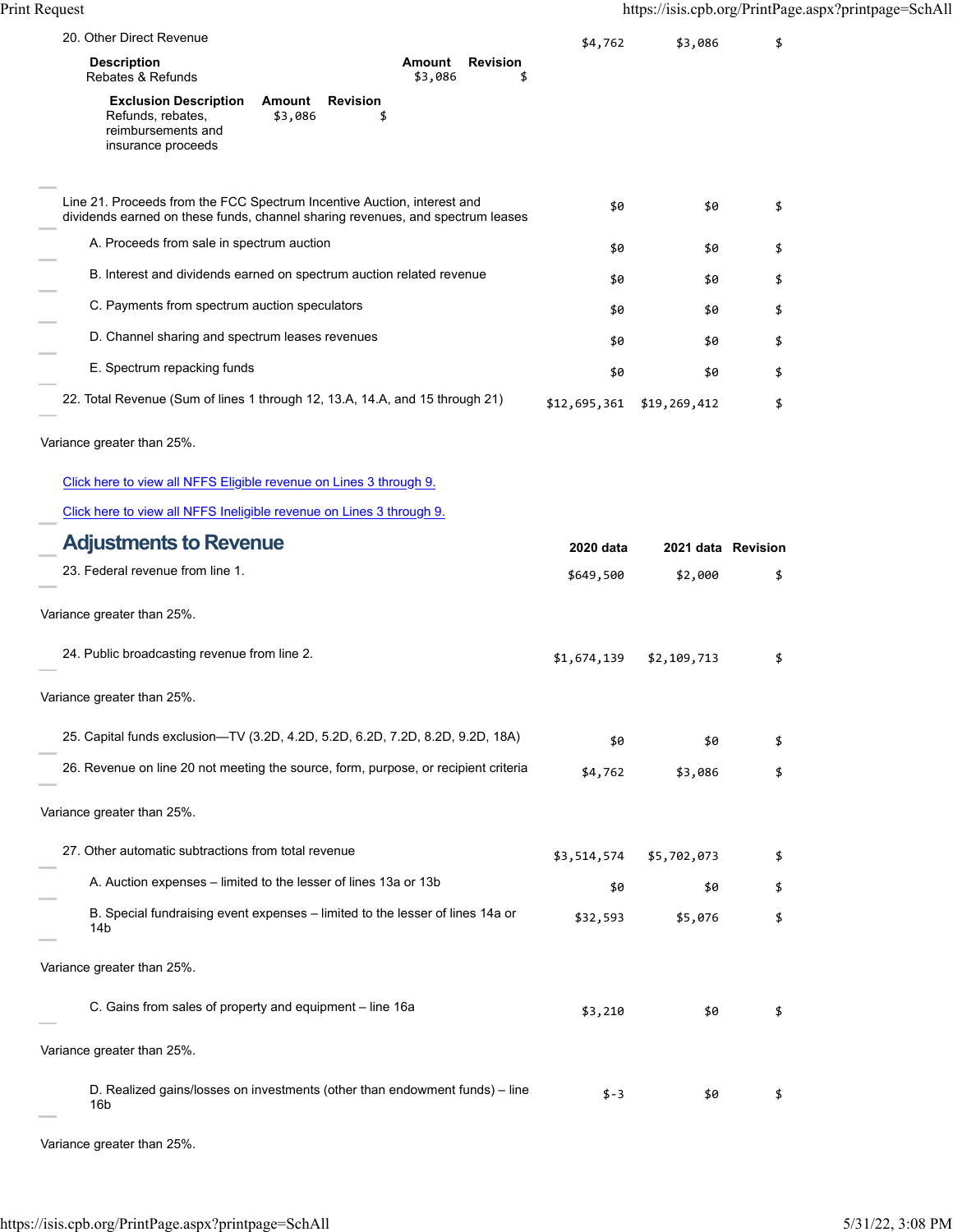| Print Request |                                                                                                                                                          |             |                          | https://isis.cpb.org/PrintPage.aspx?printpage=SchAll |
|---------------|----------------------------------------------------------------------------------------------------------------------------------------------------------|-------------|--------------------------|------------------------------------------------------|
|               | E. Unrealized investment and actuarial gains/losses (other than endowment<br>$funds$ ) – line 16c                                                        | \$0         | \$0                      | \$                                                   |
|               | F. Realized and unrealized net investment gains/losses on endowment funds<br>$-$ line 17c, line 17d                                                      | \$1,572,726 | \$3,832,530              | \$                                                   |
|               | Variance greater than 25%.                                                                                                                               |             |                          |                                                      |
|               | G. Rental income (3.2A, 4.2A, 5.2A, 6.2A, 7.2A, 8.2A, 9.2A)                                                                                              | \$1,055,379 | \$1,151,712              | \$                                                   |
|               | H. Fees for services (3.2B, 4.2B, 5.2B, 6.2B, 7.2B, 8.2B, 9.2B)                                                                                          | \$144,292   | \$146,372                | \$                                                   |
|               | I. Licensing Fees (3.2C, 4.2C, 5.2C, 6.2C, 7.2C, 8.2C, 9.2C)                                                                                             | \$0         | \$0                      | \$                                                   |
|               | J. Other revenue ineligible as NFFS (3.2E, 4.2E, 5.2E, 6.2E, 7.2E, 8.2E, 9.2E)                                                                           | \$47,085    | \$26,921                 | \$                                                   |
|               | Variance greater than 25%.                                                                                                                               |             |                          |                                                      |
|               | K. FMV of high-end premiums (Line 10.1)                                                                                                                  | \$505,360   | \$539,462                | \$                                                   |
|               | L. All bad debt expenses from NFFS eligible revenues including but not<br>limited to pledges, underwriting, and membership (Line 10.2)                   | \$153,932   | \$0                      | \$                                                   |
|               | Variance greater than 25%.                                                                                                                               |             |                          |                                                      |
|               | M. Revenue from subsidiaries and other activities ineligible as NFFS (12.B,<br>12.C, 12.D)                                                               | \$0         | \$0                      | \$                                                   |
|               | N. Proceeds from spectrum auction and related revenues from line 21.                                                                                     | \$0         | \$0                      | \$                                                   |
|               | 28. Total Direct Nonfederal Financial Support (Line 22 less Lines 23 through<br>27). (Forwards to line 1 of the Summary of Nonfederal Financial Support) |             | \$6,852,386 \$11,452,540 | \$                                                   |

**Comments** 

| <b>Comment</b><br><b>Schedule B WorkSheet</b><br><b>WEDU-TV (1742)</b><br>Tampa, FL | <b>Name</b> | <b>Date</b>                                                   | <b>Status</b>                     |           |    |
|-------------------------------------------------------------------------------------|-------------|---------------------------------------------------------------|-----------------------------------|-----------|----|
| Comments                                                                            |             |                                                               |                                   |           |    |
| Comment<br><b>Occupancy List</b><br><b>WEDU-TV (1742)</b><br>Tampa, FL              | <b>Name</b> | <b>Date</b>                                                   | <b>Status</b>                     |           |    |
| <b>Schedule B Totals</b><br><b>WEDU-TV (1742)</b><br>Tampa, FL                      |             |                                                               | <b>Type of Occupancy Location</b> | Value     |    |
|                                                                                     |             |                                                               | 2020 data                         | 2021 data |    |
| 1. Total support activity benefiting station                                        |             |                                                               | \$                                | \$0       | \$ |
| 2. Occupancy value                                                                  |             |                                                               |                                   | \$0       | \$ |
| 3. Deductions: Fees paid to the licensee for overhead<br>recovery, assessment, etc. |             |                                                               | \$                                | \$0       | \$ |
| of revenue reported in financial statements.                                        |             | 4. Deductions: Support shown on lines 1 and 2 in excess       | \$                                | \$0       | \$ |
| of the Summary of Nonfederal Financial Support)                                     |             | 5. Total Indirect Administrative Support (Forwards to Line 2  | \$                                | \$0       | \$ |
|                                                                                     |             | 6. Please enter an institutional type code for your licensee. |                                   |           |    |

Comments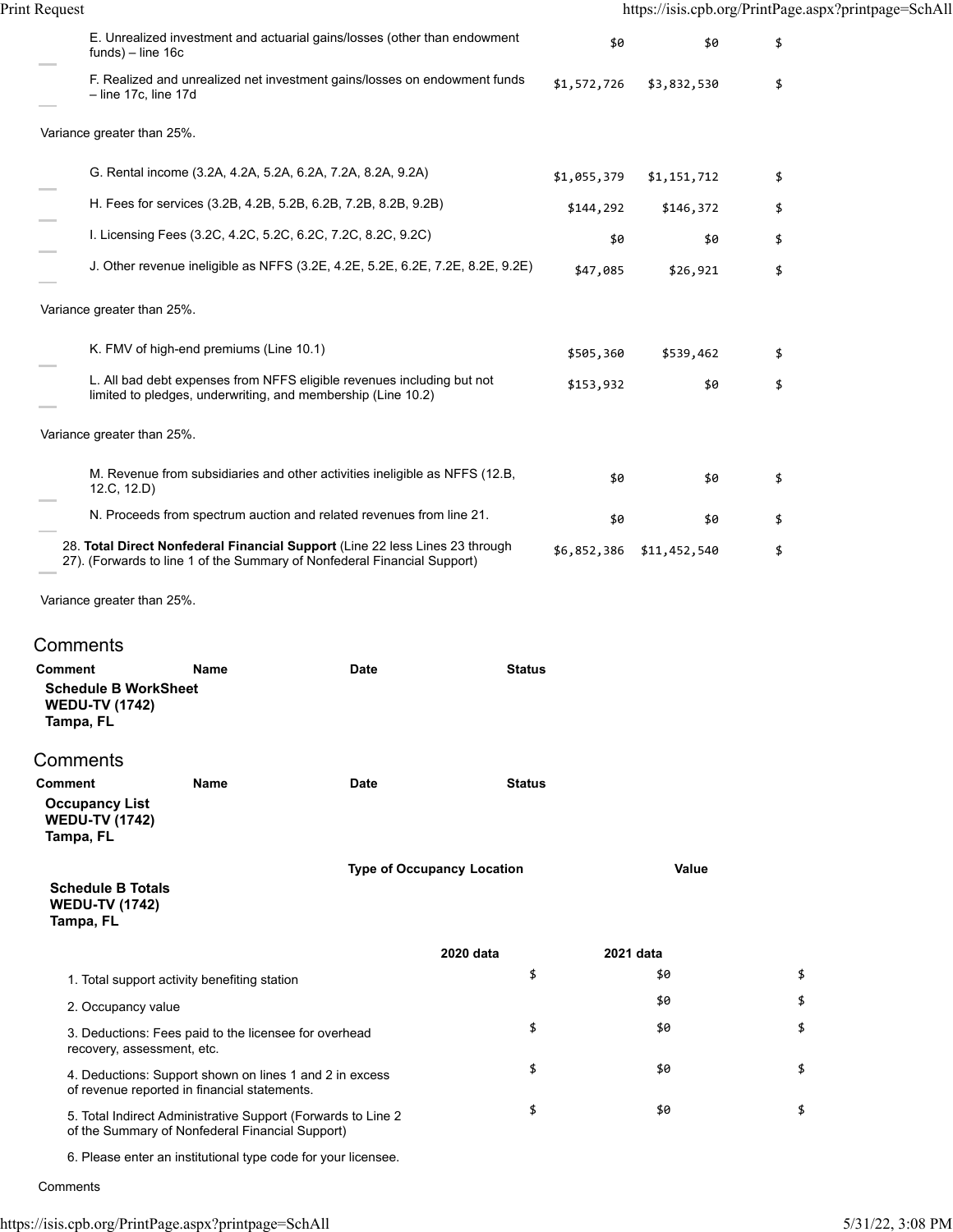| Comment                                                 | Name | <b>Date</b> | <b>Status</b> |  |
|---------------------------------------------------------|------|-------------|---------------|--|
| <b>Schedule C</b><br><b>WEDU-TV (1742)</b><br>Tampa, FL |      |             |               |  |
|                                                         |      |             | <b>Donor</b>  |  |

|                                                                                                                                                                                   |           | 2020 data   | Code | 2021 data   | <b>Revision</b> |
|-----------------------------------------------------------------------------------------------------------------------------------------------------------------------------------|-----------|-------------|------|-------------|-----------------|
| 1. PROFESSIONAL SERVICES (must be eligible as NFFS)                                                                                                                               |           | \$15,500    |      | \$16,000    | \$              |
| A. Legal                                                                                                                                                                          |           | \$0         |      | \$0         | \$              |
| B. Accounting and/or auditing                                                                                                                                                     | BS        | \$15,500    | BS   | \$16,000    | \$              |
| C. Engineering                                                                                                                                                                    |           | \$0         |      | \$0         | \$              |
| D. Other professionals (see specific line item instructions<br>in Guidelines before completing)                                                                                   |           | \$0         |      | \$0         | \$              |
| 2. GENERAL OPERATIONAL SERVICES (must be eligible as<br>NFFS)                                                                                                                     |           | \$83,999    |      | \$50,575    | \$              |
| A. Annual rental value of space (studios, offices, or tower<br>facilities)                                                                                                        |           | \$0         |      | \$0         | \$              |
| B. Annual value of land used for locating a station-owned<br>transmission tower                                                                                                   |           | \$0         |      | \$0         | \$              |
| C. Station operating expenses                                                                                                                                                     | BS        | \$83,999    | BS   | \$50,575    | \$              |
| D. Other (see specific line item instructions in Guidelines<br>before completing)                                                                                                 |           | \$0         |      | \$0         | \$              |
| 3. OTHER SERVICES (must be eligible as NFFS)                                                                                                                                      |           | \$67,773    |      | \$417,439   | \$              |
| A. ITV or educational radio                                                                                                                                                       |           | \$0         |      | \$0         | \$              |
| B. State public broadcasting agencies (APBC, FL-DOE,<br>eTech Ohio)                                                                                                               | SG        | \$20,653    | SG   | \$20,653    | \$              |
| C. Local advertising                                                                                                                                                              | BS        | \$47,120    | BS   | \$396,786   | \$              |
| D. National advertising                                                                                                                                                           |           | \$0         |      | \$0         | \$              |
| 4. Total in-kind contributions - services and other assets<br>eligible as NFFS (sum of lines 1 through 3), forwards to Line<br>3a. of the Summary of Nonfederal Financial Support |           | \$167,272   |      | \$484,014   | \$              |
| Variance greater than 25%.                                                                                                                                                        |           |             |      |             |                 |
| 5. IN-KIND CONTRIBUTIONS INELIGIBLE AS NFFS                                                                                                                                       |           | \$1,135,985 |      | \$1,274,888 | \$              |
| A. Compact discs, records, tapes and cassettes                                                                                                                                    |           | \$0         |      | \$0         | \$              |
| B. Exchange transactions                                                                                                                                                          |           | \$0         |      | \$0         | \$              |
| C. Federal or public broadcasting sources                                                                                                                                         |           | \$0         |      | \$0         | \$              |
| D. Fundraising related activities                                                                                                                                                 | BS        | \$85,398    | BS   | \$25,610    | \$              |
| E. ITV or educational radio outside the allowable scope of<br>approved activities                                                                                                 |           | \$0         |      | \$0         | \$              |
| F. Local productions                                                                                                                                                              |           | \$0         |      | \$0         | \$              |
| G. Program supplements                                                                                                                                                            |           | \$0         |      | \$0         | \$              |
| H. Programs that are nationally distributed                                                                                                                                       |           | \$0         |      | \$0         | \$              |
| I. Promotional items                                                                                                                                                              | <b>BS</b> | \$36,802    | ΒS   | \$22,600    | \$              |
| J. Regional organization allocations of program services                                                                                                                          |           | \$0         |      | \$0         | \$              |
| K. State PB agency allocations other than those allowed<br>on line $3(b)$                                                                                                         |           | \$0         |      | \$0         | \$              |
| L. Services that would not need to be purchased if not<br>donated                                                                                                                 |           | \$0         |      | \$0         | \$              |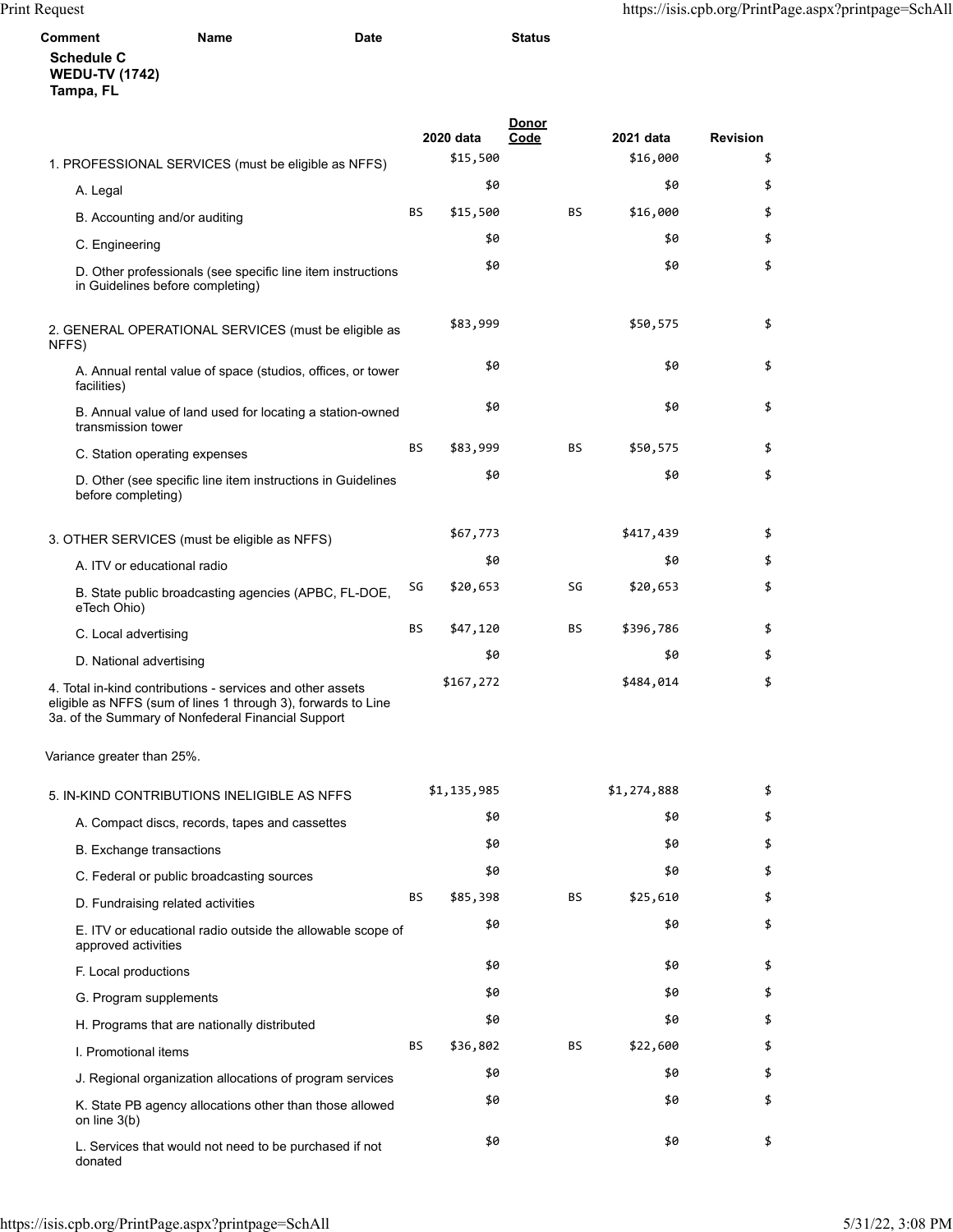|                                                                                                                                                                                                 |                | Donor |             |                 |
|-------------------------------------------------------------------------------------------------------------------------------------------------------------------------------------------------|----------------|-------|-------------|-----------------|
|                                                                                                                                                                                                 | 2020 data      | Code  | 2021 data   | <b>Revision</b> |
| M. Other                                                                                                                                                                                        | SG \$1,013,785 | SG    | \$1,226,678 |                 |
| <b>Description</b><br><b>Revision</b><br>Amount<br>Inkind Rental of Building \$1,226,678                                                                                                        |                |       |             |                 |
| 6. Total in-kind contributions - services and other assets (line 4<br>plus line 5), forwards to Schedule F, line 1c. Must agree with<br>in-kind contributions recognized as revenue in the AFS. | \$1,303,257    |       | \$1,758,902 |                 |

Variance greater than 25%.

| Comments                                                |             |             |               |  |
|---------------------------------------------------------|-------------|-------------|---------------|--|
| <b>Comment</b>                                          | <b>Name</b> | <b>Date</b> | <b>Status</b> |  |
| <b>Schedule D</b><br><b>WEDU-TV (1742)</b><br>Tampa, FL |             |             |               |  |
|                                                         |             |             | Donor         |  |

|                                                                                                                                                                                                           | 2020 data | Code | 2021 data | <b>Revision</b> |
|-----------------------------------------------------------------------------------------------------------------------------------------------------------------------------------------------------------|-----------|------|-----------|-----------------|
| 1. Land (must be eligible as NFFS)                                                                                                                                                                        | \$        |      | \$0       | \$              |
| 2. Building (must be eligible as NFFS)                                                                                                                                                                    | \$        |      | \$0       | \$              |
| 3. Equipment (must be eligible as NFFS)                                                                                                                                                                   | \$        |      | \$0       | \$              |
| 4. Vehicle(s) (must be eligible as NFFS)                                                                                                                                                                  | \$        |      | \$0       | \$              |
| 5. Other (specify) (must be eligible as NFFS)                                                                                                                                                             | \$        |      | \$0       | \$              |
| 6. Total in-kind contributions - property and equipment eligible<br>as NFFS (sum of lines 1 through 5), forwards to Line 3b. of the<br>Summary of Nonfederal Financial Support                            | \$        |      | \$0       | \$              |
| 7. IN-KIND CONTRIBUTIONS INELIGIBLE AS NFFS                                                                                                                                                               | \$        |      | \$0       | \$              |
| a) Exchange transactions                                                                                                                                                                                  | \$        |      | \$0       | \$              |
| b) Federal or public broadcasting sources                                                                                                                                                                 | \$        |      | \$0       | \$              |
| c) TV only-property and equipment that includes new<br>facilities (land and structures), expansion of existing<br>facilities and acquisition of new equipment                                             | \$        |      | \$0       | \$              |
| d) Other (specify)                                                                                                                                                                                        | \$        |      | \$0       | \$              |
| 8. Total in-kind contributions - property and equipment (line 6<br>plus line 7), forwards to Schedule F, line 1d. Must agree with<br>in Island no attailection or an operator of the processes in the AEO | \$        |      | \$0       | \$              |

in-kind contributions recognized as revenue in the AFS.

| Comments                                                |      |      |               |
|---------------------------------------------------------|------|------|---------------|
| Comment                                                 | Name | Date | <b>Status</b> |
| <b>Schedule E</b><br><b>WEDU-TV (1742)</b><br>Tampa, FL |      |      |               |

## **EXPENSES**

(Operating and non-operating)

| <b>PROGRAM SERVICES</b>       | 2020 data   | 2021 data   | <b>Revision</b> |
|-------------------------------|-------------|-------------|-----------------|
| 1. Programming and production | \$5,512,464 | \$6,122,187 | \$              |
| A. TV CSG                     | \$1,399,613 | \$1,503,451 | \$              |
| <b>B.</b> TV Interconnection  | \$0         | \$0         | \$              |
| C. Other CPB Funds            | \$200,000   | \$0         | \$              |
| D. All non-CPB Funds          | \$3,912,851 | \$4,618,736 | \$              |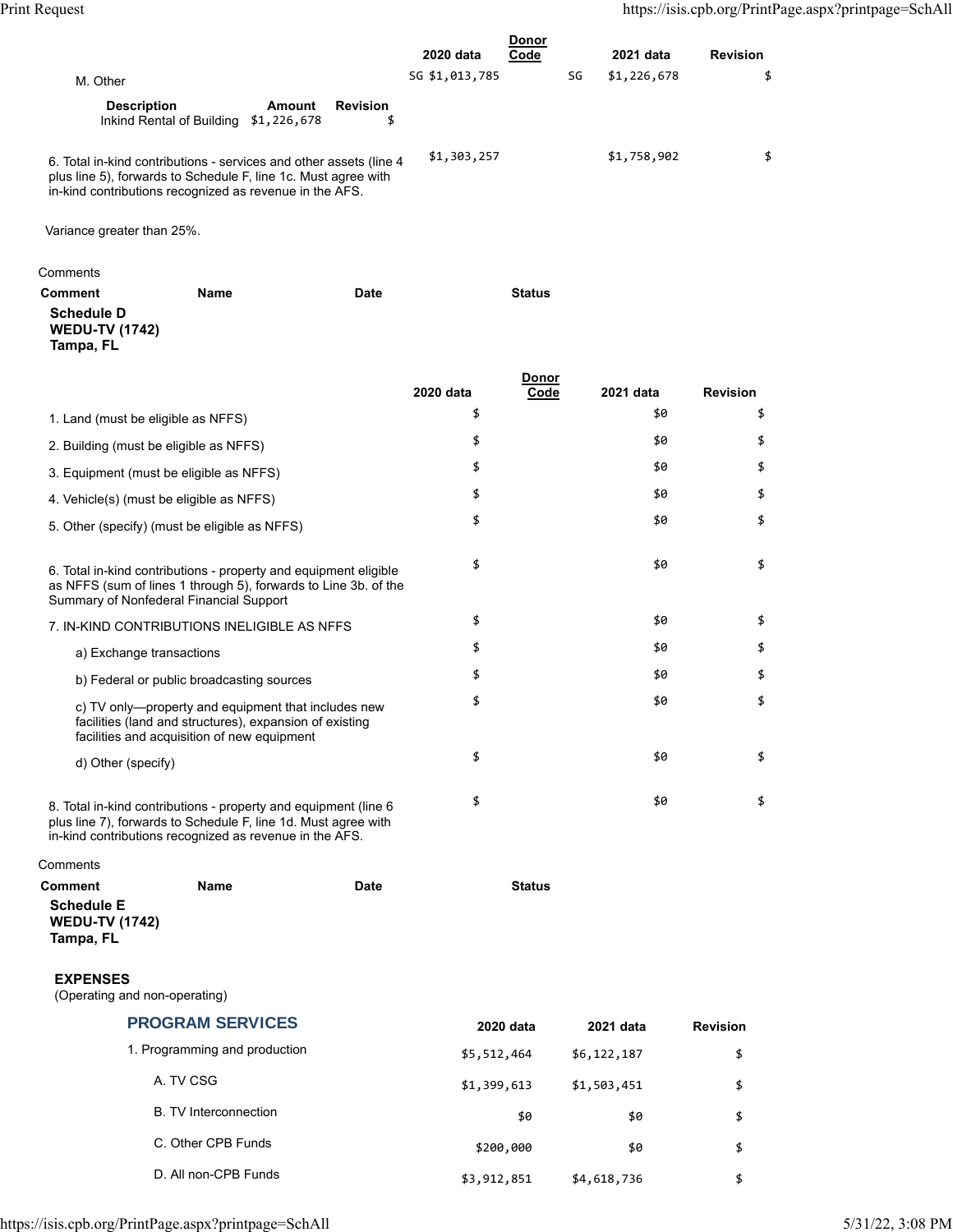| <b>PROGRAM SERVICES</b>                                                                              | 2020 data    | 2021 data    | <b>Revision</b> |
|------------------------------------------------------------------------------------------------------|--------------|--------------|-----------------|
| 2. Broadcasting and engineering                                                                      | \$2,496,766  | \$2,628,190  | \$              |
| A. TV CSG                                                                                            | \$0          | \$0          | \$              |
| <b>B.</b> TV Interconnection                                                                         | \$59,526     | \$40,323     | \$              |
| C. Other CPB Funds                                                                                   | \$0          | \$0          | \$              |
| D. All non-CPB Funds                                                                                 | \$2,437,240  | \$2,587,867  | \$              |
| 3. Program information and promotion                                                                 | \$0          | \$0          | \$              |
| A. TV CSG                                                                                            | \$0          | \$0          | \$              |
| <b>B.</b> TV Interconnection                                                                         | \$0          | \$0          | \$              |
| C. Other CPB Funds                                                                                   | \$0          | \$0          | \$              |
| D. All non-CPB Funds                                                                                 | \$0          | \$0          | \$              |
| <b>SUPPORT SERVICES</b>                                                                              | 2020 data    | 2021 data    | <b>Revision</b> |
| 4. Management and general                                                                            | \$1,227,203  | \$1,270,587  | \$              |
| A. TV CSG                                                                                            | \$0          | \$0          | \$              |
| <b>B.</b> TV Interconnection                                                                         | \$0          | \$0          | \$              |
| C. Other CPB Funds                                                                                   | \$0          | \$0          | \$              |
| D. All non-CPB Funds                                                                                 | \$1,227,203  | \$1,270,587  | \$              |
| 5. Fund raising and membership development                                                           | \$2,091,530  | \$2,060,585  | \$              |
| A. TV CSG                                                                                            | \$0          | \$0          | \$              |
| <b>B.</b> TV Interconnection                                                                         | \$0          | \$0          | \$              |
| C. Other CPB Funds                                                                                   | \$0          | \$0          | \$              |
| D. All non-CPB Funds                                                                                 | \$2,091,530  | \$2,060,585  | \$              |
| 6. Underwriting and grant solicitation                                                               | \$0          | \$0          | \$              |
| A. TV CSG                                                                                            | \$0          | \$0          | \$              |
| <b>B.</b> TV Interconnection                                                                         | \$0          | \$0          | \$              |
| C. Other CPB Funds                                                                                   | \$0          | \$0          | \$              |
| D. All non-CPB Funds                                                                                 | \$0          | \$0          | \$              |
| 7. Depreciation and amortization (if not allocated to<br>functional categories in lines 1 through 6) | \$0          | \$0          | \$              |
| A. TV CSG                                                                                            | \$0          | \$0          | \$              |
| <b>B.</b> TV Interconnection                                                                         | \$0          | \$0          | \$              |
| C. Other CPB Funds                                                                                   | \$0          | \$0          | \$              |
| D. All non-CPB Funds                                                                                 | \$0          | \$0          | \$              |
| 8. Total Expenses (sum of lines 1 to 7) must<br>agree with audited financial statements              | \$11,327,963 | \$12,081,549 | \$              |
| A. Total TV CSG (sum of Lines 1.A, 2.A, 3.A,<br>4.A, 5.A, 6.A, 7.A)                                  | \$1,399,613  | \$1,503,451  | \$              |
| B. Total TV Interconnection (sum of Lines 1.B,<br>2.B, 3.B, 4.B, 5.B, 6.B, 7.B)                      | \$59,526     | \$40,323     | \$              |
| C. Total Other CPB Funds (sum of Lines 1.C,<br>2.C, 3.C, 4.C, 5.C, 6.C, 7.C)                         | \$200,000    | \$0          | \$              |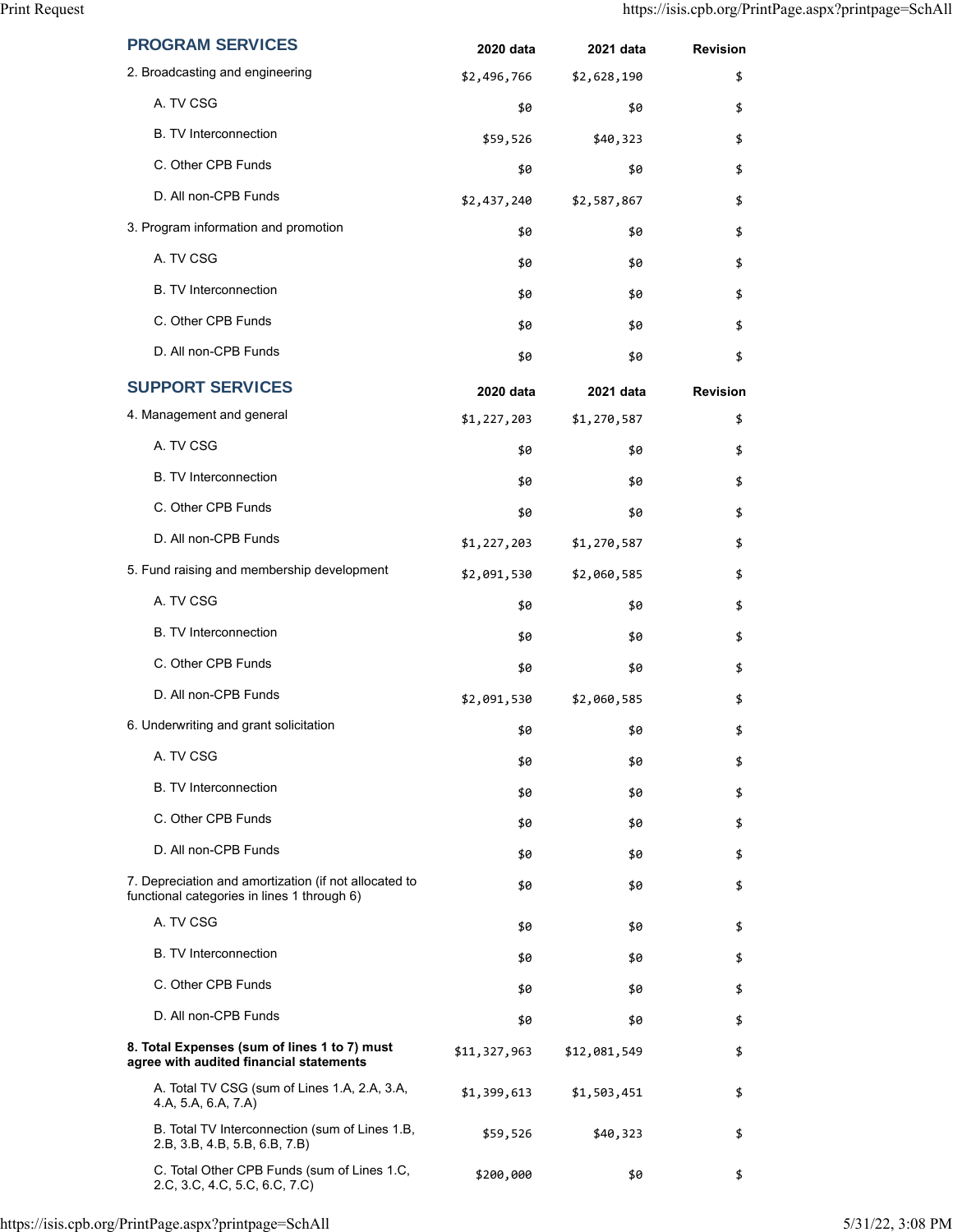|                                                                           | <b>PROGRAM SERVICES</b>                                                                                                                                                                                                                                                                                                    | 2020 data     | 2021 data                                                                                                       | <b>Revision</b> |
|---------------------------------------------------------------------------|----------------------------------------------------------------------------------------------------------------------------------------------------------------------------------------------------------------------------------------------------------------------------------------------------------------------------|---------------|-----------------------------------------------------------------------------------------------------------------|-----------------|
|                                                                           | D. Total All non-CPB Funds (sum of Lines 1.D,<br>2.D, 3.D, 4.D, 5.D, 6.D, 7.D)                                                                                                                                                                                                                                             | \$9,668,824   | \$10,537,775                                                                                                    | \$              |
|                                                                           | <b>INVESTMENT IN CAPITAL ASSETS</b><br>Cost of capital assets purchased or donated                                                                                                                                                                                                                                         |               |                                                                                                                 |                 |
|                                                                           |                                                                                                                                                                                                                                                                                                                            | 2020 data     | 2021 data                                                                                                       | <b>Revision</b> |
|                                                                           | 9. Total capital assets purchased or donated                                                                                                                                                                                                                                                                               | \$503,407     | \$475,312                                                                                                       | \$              |
|                                                                           | 9a. Land and buildings                                                                                                                                                                                                                                                                                                     | \$0           | \$0                                                                                                             | \$              |
|                                                                           | 9b. Equipment                                                                                                                                                                                                                                                                                                              | \$503,407     | \$475,312                                                                                                       | \$              |
|                                                                           | 9c. All other                                                                                                                                                                                                                                                                                                              | \$0           | \$0                                                                                                             | \$              |
|                                                                           | 10. Total expenses and investment in<br>capital assets (Sum of lines 8 and 9)                                                                                                                                                                                                                                              | \$11,831,370  | \$12,556,861                                                                                                    | \$              |
|                                                                           | <b>Additional Information</b><br>(Lines 11 + 12 must equal line 8 and Lines $13 + 14$ must equal line 9)                                                                                                                                                                                                                   |               |                                                                                                                 |                 |
|                                                                           |                                                                                                                                                                                                                                                                                                                            | 2020 data     | 2021 data                                                                                                       | <b>Revision</b> |
|                                                                           | 11. Total expenses (direct only)                                                                                                                                                                                                                                                                                           | \$10,024,705  | \$10,322,647                                                                                                    | \$              |
|                                                                           | 12. Total expenses (indirect and in-kind)                                                                                                                                                                                                                                                                                  | \$1,303,258   | \$1,758,902                                                                                                     | \$              |
|                                                                           | 13. Investment in capital assets (direct only)                                                                                                                                                                                                                                                                             | \$503,407     | \$475,312                                                                                                       | \$              |
|                                                                           | 14. Investment in capital assets (indirect and in-<br>kind)                                                                                                                                                                                                                                                                | \$0           | \$0                                                                                                             | \$              |
| Comments                                                                  |                                                                                                                                                                                                                                                                                                                            |               |                                                                                                                 |                 |
| <b>Comment</b><br><b>Schedule F</b><br><b>WEDU-TV (1742)</b><br>Tampa, FL | <b>Name</b><br><b>Date</b>                                                                                                                                                                                                                                                                                                 | <b>Status</b> |                                                                                                                 |                 |
|                                                                           |                                                                                                                                                                                                                                                                                                                            |               | 2021 data                                                                                                       | <b>Revision</b> |
| 1. Data from AFR                                                          |                                                                                                                                                                                                                                                                                                                            |               |                                                                                                                 |                 |
|                                                                           | a. Schedule A, Line 22                                                                                                                                                                                                                                                                                                     |               | \$19,269,412                                                                                                    | \$0             |
|                                                                           | b. Schedule B, Line 5                                                                                                                                                                                                                                                                                                      |               | \$0                                                                                                             | \$0             |
|                                                                           | c. Schedule C, Line 6                                                                                                                                                                                                                                                                                                      |               | \$1,758,902                                                                                                     | \$0             |
|                                                                           | d. Schedule D, Line 8                                                                                                                                                                                                                                                                                                      |               | \$0                                                                                                             | \$0             |
| e. Total from AFR                                                         |                                                                                                                                                                                                                                                                                                                            |               | \$21,028,314                                                                                                    | \$21,028,314    |
| will be lost.                                                             | <b>Choose Reporting Model</b><br>You must choose one of the three reporting models in order to complete Schedule F. After making your selection, click the "Choose" button<br>below, which will display your reporting model. When changing to a different reporting model all data entered in the current reporting model |               |                                                                                                                 |                 |
| <b>FASB</b>                                                               | GASB Model A proprietary enterprise-fund financial<br>statements with business-type activities only                                                                                                                                                                                                                        |               | GASB Model B public broadcasting entity-wide statements with<br>mixed governmental and business-type activities |                 |
| 2. FASB                                                                   |                                                                                                                                                                                                                                                                                                                            |               | 2021 data                                                                                                       | <b>Revision</b> |
|                                                                           |                                                                                                                                                                                                                                                                                                                            |               |                                                                                                                 |                 |

| <b>Reconciliation</b>                                     | 2021 data    | <b>Revision</b> |
|-----------------------------------------------------------|--------------|-----------------|
| d. Total from AFS, lines 2a-2c                            | \$21,028,312 | \$21,028,312    |
| c. Total support and revenue - other                      | \$0          | \$0             |
| b. Total support and revenue - with donor restrictions    | \$662,814    | \$662,814       |
| a. Total support and revenue - without donor restrictions | \$20,365,498 | \$20,365,498    |